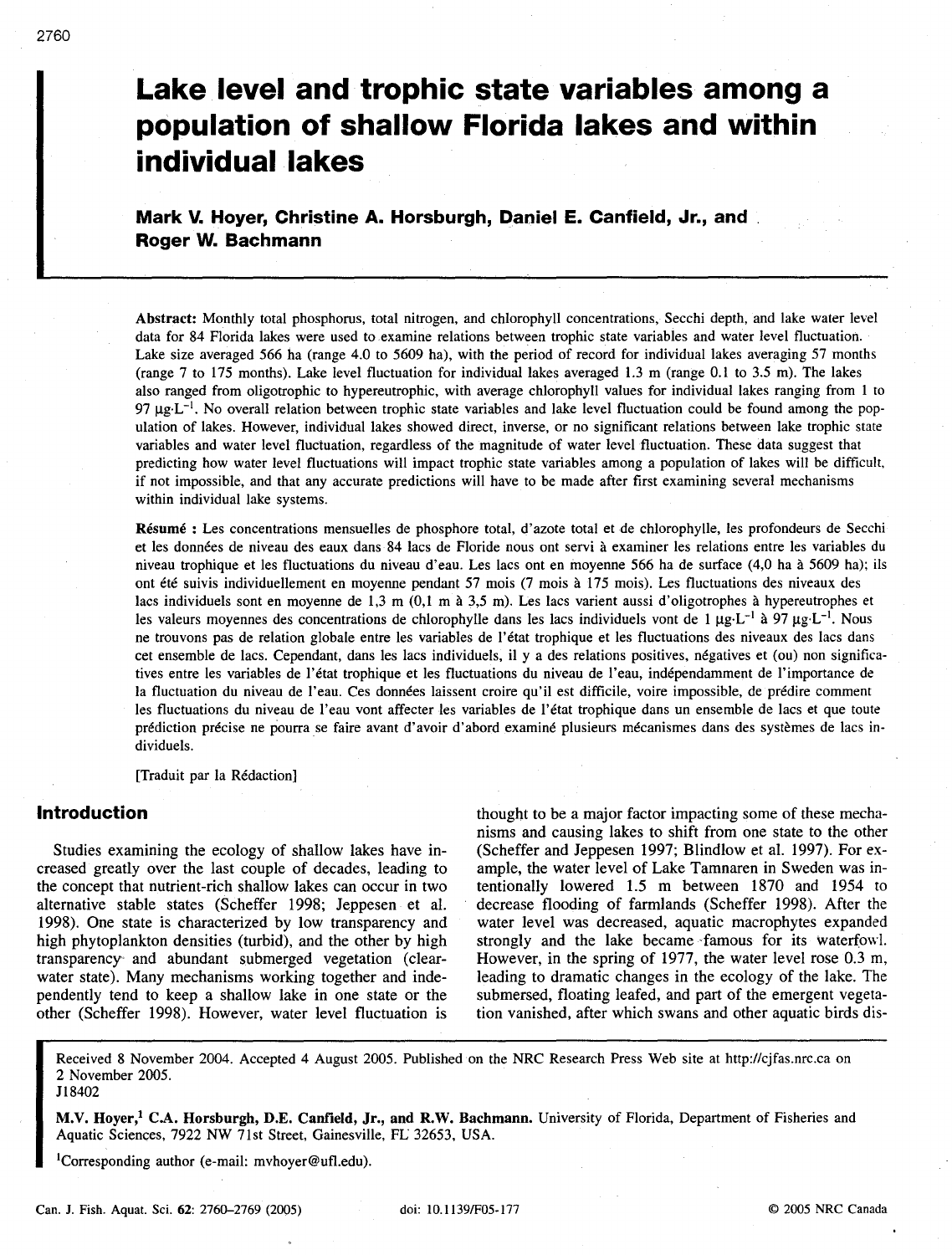appeared from the lake. Because water level changes can completely change the biota of lake systems, scientists participating in an international workshop on shallow lakes systems suggested that water level fluctuation could have an overriding effect on the ecology, functioning, and management of shallow lakes (Coops et al. 2003).

One area of limnological research suggests that changes in water level are very important to sediment resuspension and that water level is a major environmental factor influencing water quality. There are many examples of shallow lakes that have high nutrient concentrations and low water clarity resulting from the resuspension of sediments (Kristensen et al. 1992; Havens et al. 1999; Bachmann et al. 1999). In these and other lakes, individual lakes show increases in nutrient concentrations and decreases in water clarity as lake levels decrease (Noges et al. 1998). For example, decreasing water level caused increases in nutrient and chlorophyll concentrations of Lake Newnan, Florida, by increasing sediment resuspension and internal nutrient loading (Nagid et al. 2001). However, decreasing water levels have also caused decreases in chlorophyll concentration and increases in water clarity because of increasing aquatic macrophyte abundance (Blindlow 1992). There are many examples of increases in aquatic macrophyte abundances as a result of decreasing water level in shallow lakes that cause decreases in nutrient and chlorophyll concentrations and increases in water clarity (Blindlow et al. 1993; Faafeng and Mjelde 1997; Scheffer 1998). Alternately, there are examples of increasing water levels causing decreases in aquatic plant abundance resulting in turbid conditions. Lake Okeechobee is a good Florida example of increasing water level allowing turbid pelagic water to move into the nearshore areas on the edge of the western marshes, increasing turbidity and causing declines in macrophytes (Havens et al. 2004). Thus, two major mechanisms (sediment resuspension and aquatic macrophyte abundance) that can impact nutrient and chlorophyll concentrations and water clarity in shallow lakes work in opposite directions with decreasing or increasing water level.

There are many other mechanisms, e.g., nutrient loading (Dillon 1975), color (Brown et al. 2000), retention time (Garcia de Emiliani 1997), biotic interactions (Gasith and Hoyer 1997), and others (Nagid et al. 2001; Havens et al. 2004), that are also related to water level changes in a lake that may impact trophic state characteristics. These mechanisms alone or in combination may overshadow the impacts of sediment resuspension and macrophyte abundances on nutrient concentrations and water clarity. Thus, water level changes in individual lakes should have differing impacts on nutrient and chlorophyll concentrations and water clarity depending on the lake's unique characteristics. However, if changes in water level drive one overriding mechanism in a population of lakes, thereby influencing nutrient and chlorophyll concentrations and water clarity, then most of the lakes should change in the same direction with increases or decreases in water level. This would provide an additional tool for limnologists attempting to understand and manage shallow lakes.

Limnologists have long sought patterns in lake functioning to provide a basis for predictions to manage lakes, but 2761

Table 1. Descriptive statistics for physical, chemical, and aquatic plant variables measured in 84 Florida lakes.

| Parameter                    | Mean | Standard<br>deviation | Minimum | Maximum    |
|------------------------------|------|-----------------------|---------|------------|
| No. of months                | 57   | 29                    | 7       | 175        |
| [TP] (μg·L <sup>-1</sup> )   | 21   | 19                    | 3       | 105        |
| [TN] $(\mu g \cdot L^{-1})$  | 735  | 533                   | 60      | 3396       |
| [Chl] $(\mu g \cdot L^{-1})$ | 13   | 18                    |         | 97         |
| Secchi depth (m)             | 2.2  | 1.5                   | 0.3     | 7.1        |
| Mean depth $(m)$             | 3.1  | 1.4                   | 1.2     | 7.8<br>÷c. |
| Surface area (ha)            | 566  | 1089                  | 4       | 5609       |
| Dynamic ratio                | 1.03 | 1.03                  | 0.16    | 5.92       |
| Range in level (m)           | 1.3  | 0.6                   | 0.1     | $-3.5$     |
| PAC                          | フフ   | 24                    | 0       | 94         |

Note: TP, Total phosphorus; TN, total nitrogen; Chi, chlorophyll; PAC, percent area covered with aquatic plants.

their approaches to prediction and explanation have often differed (Peters 1991). We decided to examine the impact of changes in lake water levels on total phosphorus (TP), total nitrogen (TN), and chlorophyll (Chl) concentrations and Secchi depth among a population of Florida lakes and within individual Florida lakes. This is important because Florida has over 7700 lakes and water level fluctuation is being proposed by management agencies as a key to maintaining water quality. Emphasizing the importance of water level fluctuation seems reasonable because most Florida lakes are shallow, with the majority of them having mean depths less than 5 m (average mean depth for 360 Florida lakes is 2.99 m; Florida LAKEWATCH 2003).

# **Methods**

Florida LAKEWATCH is a citizen volunteer monitoring program started in 1986 with the goal of collecting credible data on TP, TN, and Chi concentrations and Secchi depth from a large number of lakes on a monthly basis (Canfield et al. 2002). The citizens are trained by professionals to collect, prepare, and preserve surface water samples, which are then sent to a laboratory and analyzed. In 1991, a comparative study of 125 lakes found that the data collected by volunteers were comparable to those collected by professionals. Mean Secchi depth and TP, TN, and chlorophyll values obtained by the citizens were strongly correlated  $(r > 0.99)$  to mean values obtained by the professionals. A detailed description of all methods used in the Florida LAKEWATCH program can be found in Canfield et al. (2002).

Total phosphorus concentrations  $(\mu g \cdot L^{-1})$  were determined by the procedures of Murphy and Riley (1962) with a persulfate digestion (Menzel and Corwin 1965). Total nitrogen concentrations ( $\mu g \cdot L^{-1}$ ) were determined by oxidizing water samples with persulfate and determining nitrate nitrogen with second derivative spectroscopy (Crumpton et al. 1992; Bachmann and Canfield 1996). Chlorophyll concentrations  $(\mu g \cdot L^{-1})$  were determined spectrophotometrically following pigment extraction with 90% ethanol (Sartory and Grobbelaar 1984) and using the tricromatic equation for chlorophyll a (Method 10200 H; APHA 1992). Because we did not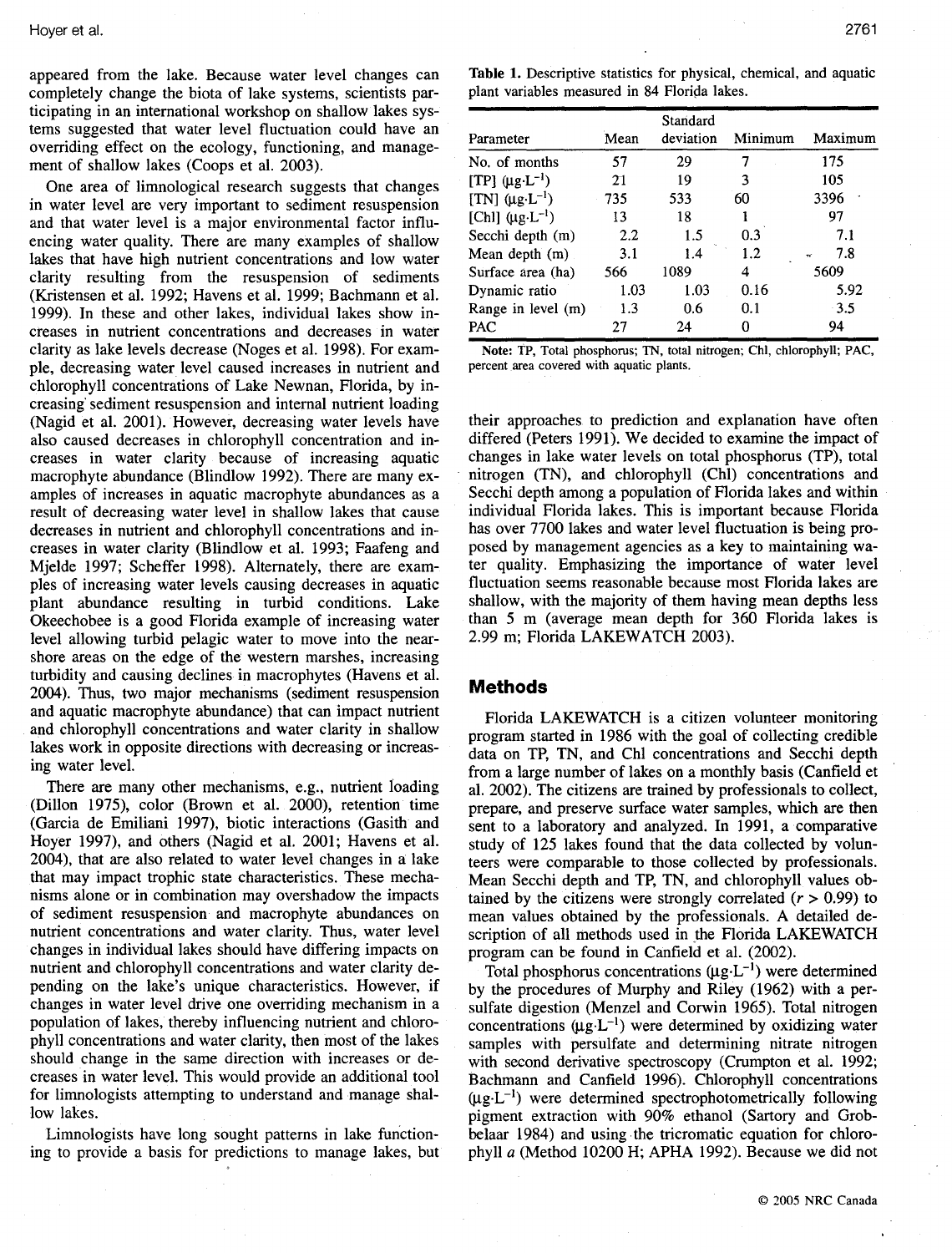Fig. 1. Plots of monthly deviations (%) from long-term means for total phosphorus (TP), total nitrogen (TN), chlorophyll (Chl) and Secchi depth (Secchi) for individual lakes versus the corresponding monthly deviations (as actual metres) from long-term levels. Only data for the lowest and highest monthly water levels during the period of record for each individual lake were used, yielding two data points for each lake.



**Lake level - mean lake level (m)** 

correct for pheophytins, we consider measurements to be total chlorophyll.

All five Florida Water Management Districts maintain staff gauges on a number of lakes, and monthly water level data are available corresponding to lakes in the Florida LAKEWATCH program. All monthly lake level measurements corresponding to LAKEWATCH water sampling events were obtained and matched with the individual lake's nutrient, chlorophyll, and water clarity data. A total of 84 lakes had matching monthly water quality and lake level data, with a period of record ranging from 7 to 175 monthly measurements (Table 1). The range in water level fluctuation, which is the difference between the highest and lowest lake level throughout the period of record, ranged from 0.1 to 3.5 m. Water levels in these 84 lakes fluctuated according to the balance between rainfall, runoff, and evaporation. Unless large rainfall events occurred, the monthly changes in water level for individual lakes were small compared with the whole period of record. Available water level data were monthly averages; thus it was not possible to match water level reading and water samples to the same day.

Florida LAKEWATCH professionals measured percent area covered with aquatic plants (PAC) of all 84 lakes on one day during the period of record (Florida LAKEWATCH 2003). PAC was determined according to the methods of Maceina and Shireman (1980). Mean depths for the 84 lakes were estimated from the fathometer transects used to estimate PAC. Surface areas for all 84 lakes were obtained from Shafer et al. ( 1986) or from bathymetric maps constructed by Florida LAKEWATCH (2003; 56 of the 84 lakes). Maps were created using Trimble Global Positioning System (Trimble Unit Pro XRS with a TSCI data logger) and a Lowrance depth finder (LMS-350A). Map contours were generated using a kriging technique in Surfer software package (Golden Software, Golden, Colorado).

As a measure of potential sediment resuspension caused by wind-driven waves (Bachmann et al. 2000), we calculated the dynamic ratio (square root of lake surface area  $(km^2) \times$ mean depth (m)) for each of the 84 lakes. The ratio was also calculated for lower lake levels at each contour (contours were recorded in feet (ft)) of the 56 lakes for which bathymetric maps were available to assess how the dynamic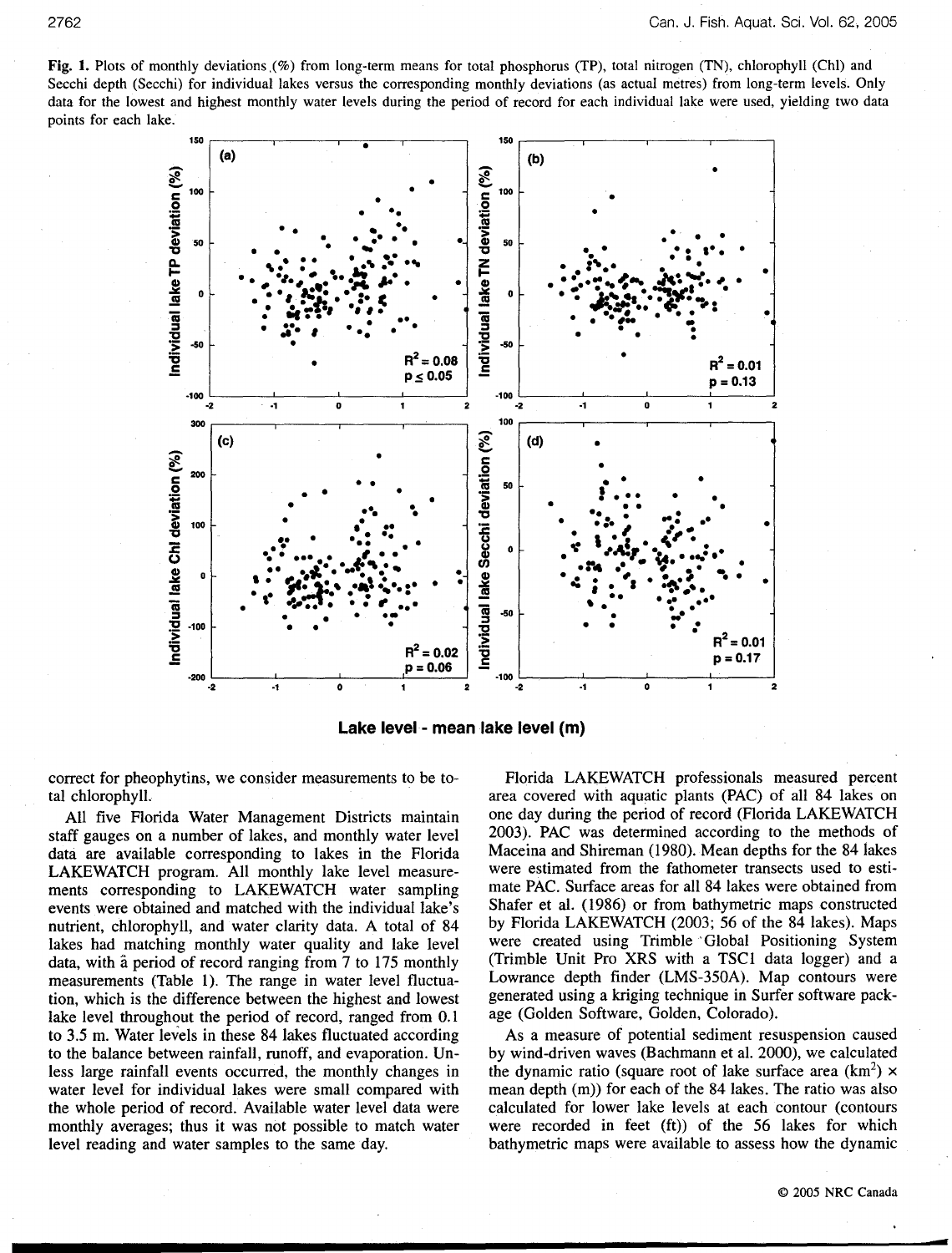| TN, total nitrogen; Chl, total chlorophyll; Secchi, Secchi depth) within individual lakes. |              |                              |                                 |                       |  |  |  |
|--------------------------------------------------------------------------------------------|--------------|------------------------------|---------------------------------|-----------------------|--|--|--|
|                                                                                            |              | Regression statistics        |                                 |                       |  |  |  |
| Regression group                                                                           | No. of lakes | Mean intercept               | Mean slope                      | Mean $R^2$            |  |  |  |
| TP vs. water level                                                                         |              |                              |                                 |                       |  |  |  |
| $TP$ group $-1$                                                                            | 9            | 241 (38 to 463)              | $-10.7$ (-20.5 to -2.3)         | $0.31$ (0.07 to 0.72) |  |  |  |
| $TP$ group $0$                                                                             | 44           | $32 (-370 \text{ to } 456)$  | $-0.3$ ( $-8.4$ to 10.9)        | $0.03$ (0.0 to 0.10)  |  |  |  |
| $TP$ group 1                                                                               | 31           | $-223$ ( $-936$ to $-13$ )   | 13.6 $(1.8 \text{ to } 57.1)$   | $0.19$ (0.04 to 0.68) |  |  |  |
| TN vs. water level                                                                         |              |                              |                                 |                       |  |  |  |
| $TN$ group $-1$                                                                            | 12           | 9007 (1 001 to 33 414)       | $-316$ ( $-831$ to $-280$ )     | $0.20$ (0.07 to 0.53) |  |  |  |
| $TN$ group $0$                                                                             | 41           | 949 ( $-6$ 925 to 26 236)    | $-7.9$ ( $-696$ to 307)         | $0.04$ (0.0 to 0.45)  |  |  |  |
| TN group 1                                                                                 | 31           | $-4099$ (-28 426 to -57)     | 263 (31 to 1583)                | $0.22$ (0.06 to 0.84) |  |  |  |
| Chl vs. water level                                                                        |              |                              |                                 |                       |  |  |  |
| Chl group $-1$                                                                             | 8            | 287 (19 to 1424)             | $-17.6$ ( $-74.9$ to $-2.6$ )   | $0.20$ (0.08 to 0.39) |  |  |  |
| $Chl$ group $0$                                                                            | 52           | $32$ (-370 to 1803)          | $-0.6$ ( $-45.2$ to 13.2)       | $0.03$ (0.0 to 0.17)  |  |  |  |
| Chl group 1                                                                                | 24           | $-303$ $(-3174$ to $-8$ )    | 15.1 $(1.02 \text{ to } 168.8)$ | $0.16$ (0.04 to 0.56) |  |  |  |
| Secchi vs. water level                                                                     |              |                              |                                 |                       |  |  |  |
| Secchi group $-1$                                                                          | 24           | $27.5$ (1.5 to 229)          | $-1.1$ (7.1 to 0.1)             | $0.24$ (0.05 to 0.97) |  |  |  |
| Secchi group 0                                                                             | 48           | 1.3 $(-147 \text{ to } 29)$  | $-0.1$ ( $-1.5$ to 2.8)         | $0.03$ (0.0 to 0.19)  |  |  |  |
| Secchi group 1                                                                             | 12           | $-9.1$ ( $-35.5$ to $-1.1$ ) | $0.6$ (0.1 to 2.3)              | $0.30$ (0.12 to 0.53) |  |  |  |

Table 2. Mean least squares regression statistics (range in parentheses) for lakes that showed significant direct (group 1), inverse (group -1), or no (group 0) relations between actual water level and trophic state variables (TP, total phosphorus; TN, total nitrogen; Chi, total chlorophyll; Secchi, Secchi depth) within individual lakes.

ratio would change with decreasing water level. Dynamic ratio changes with increasing water level could not be examined because contours above the water level were not available.

The potential area of a lake where submersed aquatic vegetation will grow, assuming light is the limiting factor, can be calculated using a relation between the maximum depth of plant colonization and Secchi depth (Canfield et al.1985) and overlaying this depth on a bathymetric map. The potential PAC was also calculated for each contour to see how it would change with decreasing water level. This was done for the 56 lakes, but potential PAC changes with increasing water level could not be examined because contours above the water level at the time the maps were generated were not available.

To determine if there is one overriding mechanism impacting the relation between nutrient and chlorophyll concentrations and Secchi depth and water level fluctuations among lakes, we calculated the deviation from the long-term mean for each TP, TN, chlorophyll, and Secchi depth monthly measurement within each individual lake. Each deviation was listed as a percent of the lake's long-term mean. The difference between the actual monthly water level and the long-term average water level was also calculated. Plotting all of these data together to look for trends among lakes would not be proper because each lake has a different period of record and the lakes with the longest record would weight the analysis. Thus, for each lake we selected the matched monthly data with the lowest and highest lake level yielding two data points for each lake and then plotted these deviations for trophic state variables against the corresponding deviations in lake level.

Least squares linear regression was used to determine if each trophic state variable was related to water level fluctuations within each lake, which we considered the experimental unit. These analyses were used to separate lakes into

three groups per trophic state variable. Group 1 included lakes that showed significant direct relations, group  $-1$ , significant inverse relations, and group 0, no significant relations between individual trophic state variables and corresponding lake level. A two-way analysis of variance with an interaction term (Snedecor and Cochran 1967) was used to determine if trophic state variables (factor 1 values are TP, TN, and chlorophyll concentrations and Secchi depth), group classification (factor 2 values are group  $-1$ , group 0, and group 1), and (or) the interaction of these two class variables accounted for significant variance in the range of water level fluctuation for individual lakes, dynamic ratio, and measured PAC. Three separate analyses were done, one for each variable (lake level range, dynamic ratio, and PAC). For each particular factor combination in any one of the analyses, there were 84 replicate observations, each one corresponding to a lake. Dynamic ratio values were transformed to their logarithms (base 10) and PAC values were transformed using an arcsine transformation before statistical analyses to accommodate heterogeneity of variances (Snedecor and Cochran 1967). We used the JMP statistical package (SAS Institute Inc. 2000) for statistical computations and statements of significance are at  $p \le 0.05$ .

#### **Results and discussion**

The period of record for the 84 individual lakes having both water level and trophic state data ranged from 7 to 175 months, with an average of 57 months (Table 1). The lakes ranged from oligotrophic to hypereutrophic (Forsberg and Ryding 1980), with long-term average chlorophyll concentrations within individual lakes ranging from 1 to 97  $\mu$ g·L<sup>-1</sup>. Overall, chlorophyll concentration averaged 13  $\mu$ g·L<sup>-1</sup>. TP and TN concentrations averaged 21  $\mu$ g·L<sup>-1</sup> and  $735 \mu g \cdot L^{-1}$ , respectively, and individual lake averages ranged from 3 to  $105 \mu g \text{·L}^{-1}$  and from 60 to 3400  $\mu g \text{·L}^{-1}$ , re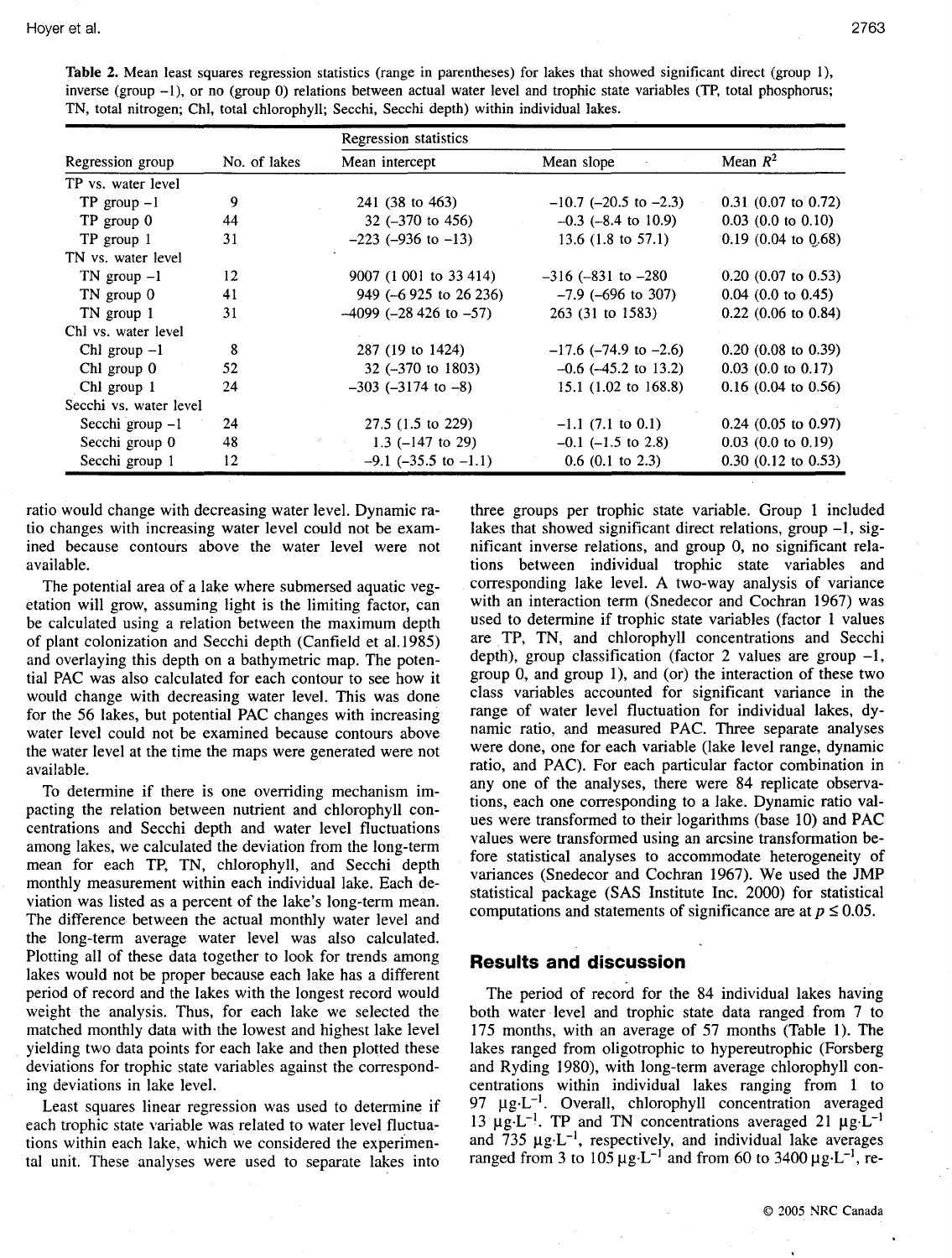Fig. 2. Plots of total phosphorus (TP), total nitrogen (TN), and chlorophyll (Chi) concentrations and Secchi depth (Secchi) versus corresponding monthly water levels for selected lakes (MSL, mean sea level). Group -1 includes lakes with significant inverse relationships, group 0, no relationships, and group 1, direct relationships between trophic state variables and lake levels.



spectively. Average Secchi depth for individual lakes averaged 2.2 m, with average water clarity readings ranging from 0.3 to 7.0 m.

Overall, the 84 Florida lakes used in this study are shallow, with 90% of the lakes having mean depths < 5 m. The lakes had an average mean depth of 3.1 m, with individual lake mean depths ranging from 1.2 to 7.8 m. The study lakes were also typically small, with 90% of the lakes having surface areas  $\lt$  2000 ha. The recorded surface areas ranged from 4 to 5600 ha, with an overall average of 566 ha. The average fluctuation, in water level during the individual lake's period of record was 1.3 m, with a range of 0.1 to 3.5 m.

If there were one dominant mechanism impacting changes in nutrient and chlorophyll concentrations and Secchi depth with water level changes, then plots of long-term deviations should show significant relations with a positive or negative slope (Fig. 1). Only the deviations for TP concentrations

among all lakes were significantly related to water level deviations. However, water level deviation accounting for only 8% of the variance in TP deviations (Fig. la), and deviations in TN and chlorophyll concentrations and Secchi depth were not significantly related to water level deviations, suggesting that (i) more than one mechanism is working within individual lakes among this population of lakes,  $(ii)$  there are no relations between nutrient and chlorophyll concentrations, Secchi depth, and water level fluctuations among these lakes, or *(iii)* a combination of both.

To examine relations between nutrient and chlorophyll concentrations, Secchi depth, and lake water level within individual lakes, we plotted monthly nutrient and chlorophyll concentrations and Secchi depth measurements against actual monthly water levels (independent variable). For each dependent variable, lakes were found with significant inverse relations, significant direct relations, and no significant relations (Table 2), which may explain why no strong relations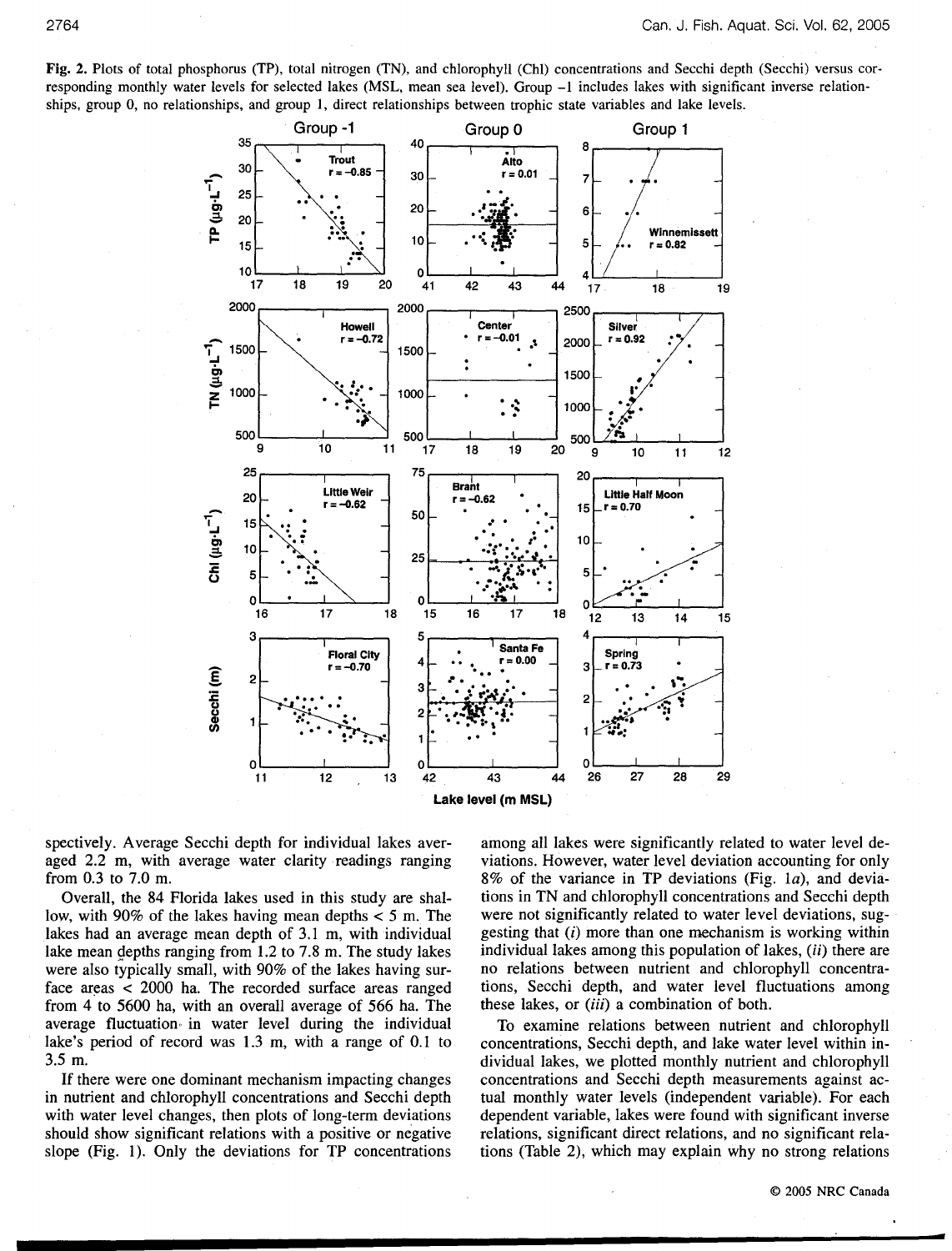| Regression group       |                  |      | Range in lake level (m) |         | Dynamic ratio     |         |         | PAC  |          |                |
|------------------------|------------------|------|-------------------------|---------|-------------------|---------|---------|------|----------|----------------|
|                        | $\boldsymbol{N}$ | Mean | Minimum                 | Maximum | Mean              | Minimum | Maximum | Mean | Minimum  | <b>Maximum</b> |
| TP vs. water level     |                  |      |                         |         |                   |         |         |      |          |                |
| $TP$ group $-1$        | 9                | 1.29 | 0.70                    | 1.88    | 0.70              | 0.29    | 1.56    | 19   | 0        | 74             |
| TP group 0             | 44               | 1.27 | 0.10                    | 3.50    | 0.98              | 0.19    | 3.56    | 28   | 0        | 93             |
| TP group 1             | 31               | 1.27 | 0.34                    | 3.04    | 1.19              | 0.16    | 5.92    | 29   | $\bf{0}$ | 94<br>w.       |
| TN vs. water level     |                  |      |                         |         |                   |         |         |      |          |                |
| TN group $-1$          | 12               | 1.13 | 0.38                    | 1.89    | 1.11              | 0.19    | 5.92    | 27   | 0        | 93             |
| TN group 0             | 41               | 1.26 | 0.10                    | 3.50    | 0.99              | 0.24    | 4.24    | 26   | 0        | 74             |
| TN group 1             | 31               | 1.34 | 0.34                    | 2.45    | 1.05              | 0.16    | 3.73    | 30   | $\bf{0}$ | 94             |
| Chl vs. water level    |                  |      |                         |         |                   |         |         |      |          |                |
| $Chl$ group $-1$       | 8                | 1.02 | 0.57                    | 1.53    | 1.39              | 0.30    | 3.56    | 26   | 4        | 52             |
| Chl group 0            | 52               | 1.35 | 0.10                    | 3.50    | 0.97              | 0.19    | 5.92    | 27   | 0        | 94             |
| Chl group 1            | 24               | 1.19 | 0.34                    | 2.40    | 1.03              | 0.16    | 4.24    | 28   | 0        | 92             |
| Secchi vs. water level |                  |      |                         |         |                   |         |         |      |          |                |
| Secchi group -1        | 24               | 1.21 | 0.40                    | 2.13    | 0.90 <sub>1</sub> | 0.16    | 3.63    | 24   | $\Omega$ | 92             |
| Secchi group 0         | 48               | 1.28 | 0.10                    | 3.50    | 1.20              | 0.19    | 5.92    | 29   | $\Omega$ | 94             |
| Secchi group 1         | 12               | 1.35 | 0.58                    | 2.02    | 0.60              | 0.29    | 0.84    | 29   | $\bf{0}$ | 74             |

Table 3. Descriptive statistics for groups of lakes that showed significant direct (group 1), inverse (group  $-1$ ), or no (group 0) relations between actual water level and trophic state variables (TP, total phosphorus; TN, total nitrogen; Chl, total chlorophyll; Secchi, Secchi, Secchi, Secchi, Secchi, Secchi, Secchi, Secchi, Secchi, Secchi, Secchi, Secchi, Secc depth) using least squares regression statistics within individual lakes in each group.

Note: The mean, minimum, and maximum are listed for range in lakes level (m), dynamic ratio, and percent area covered by aquatic plants (PAC). N is the number of lakes in each group. A two-way analysis of variance showed that neither trophic state variable nor group classification nor the interaction of these two class variables accounted for significant variance in the range of water level fluctuation for individual lakes, dynamic ratio, or measured PAC.

> Table 4. The 25% quantile, median, 75% quantile, and range of calculated dynamic ratios using three different contours from 56 bathymetric maps.

|                             | Quantiles for dynamic ratio |        |      |                  |
|-----------------------------|-----------------------------|--------|------|------------------|
|                             | 25%                         | Median | 75%  | Range            |
| Contour $0.0 \text{ m}$     | 0.3                         | 0.51   | 1.01 | 0.07 to 5.39     |
| Contour 0.91 m              | 0.29                        | 0.55   | 0.96 | $0.07$ to 5.63   |
| Contour 1.52 m              | 0.33                        | 0.6    | 1.12 | $0.07$ to $7.52$ |
| Contours $0.91$ and $0.0$ m | $-0.02$                     | 0.02   | 0.1  | $-0.37$ to 1.20  |
| Contours $1.52$ and $0.0$ m | $-0.01$                     | 0.06   | 0.21 | $-0.58$ to 3.64  |

Note: The quantiles and ranges for the difference in dynamic ratios between contours 0.91 m and 1.52 m and 0.0 m are also listed.

were seen when all of the data were standardized and plotted together (Fig. 1). Some of the significant relations were quite strong (Fig. 2), suggesting that in these lakes, water level could be used as a predictor of nutrient and chlorophyll con-· centrations and Secchi depth. However, approximately half or more of the lakes showed no significant relation between water level and nutrient and (or) chlorophyll concentrations and (or) Secchi depth (Table 2), clearly indicating that statements regarding the positive or negative influence of water level fluctuation on the water quality of shallow lakes must be made cautiously.

There were only seven lakes that followed conventional trophic state theory in which if nutrient concentrations went up or down significantly with lake water level, then chlorophyll concentrations responded accordingly, and Secchi depth responded inversely to chlorophyll. Examining all other combinations of the relations between trophic state variables and lake water level within individual lakes revealed 31 different groups among all lakes. The largest group was 18 lakes that all showed no relations between

each nutrient, chlorophyll, Secchi depth, and lake water level. This examination suggests that several mechanisms may be impacting trophic state variables differently as lake levels change within individual lakes.

Lakes with small  $(0.2-0.5 \text{ m})$  or large  $(>0.5 \text{ m})$  changes in water level have been shown to exhibit significant changes in trophic state variables due to several mechanisms (Scheffer 1998; Nagid et al. 2001; Havens et al. 2004). To examine if the magnitude of water level change determines a lakes potential for significant relations between water levels and trophic state variables, lakes were grouped as to whether nutrient and chlorophyll concentrations and Secchi depth showed significant inverse relationships (group  $-1$ ), no significant relationships (group 0), or significant direct relationships (group 1) with water level (Table 3). A two-way analysis of variance using trophic state variables, group, and the interaction between these two class variables as independent variables and the range in lake level over the period of record as a dependent variable showed no significant effects (Table 3). Thus, although small and (or) large changes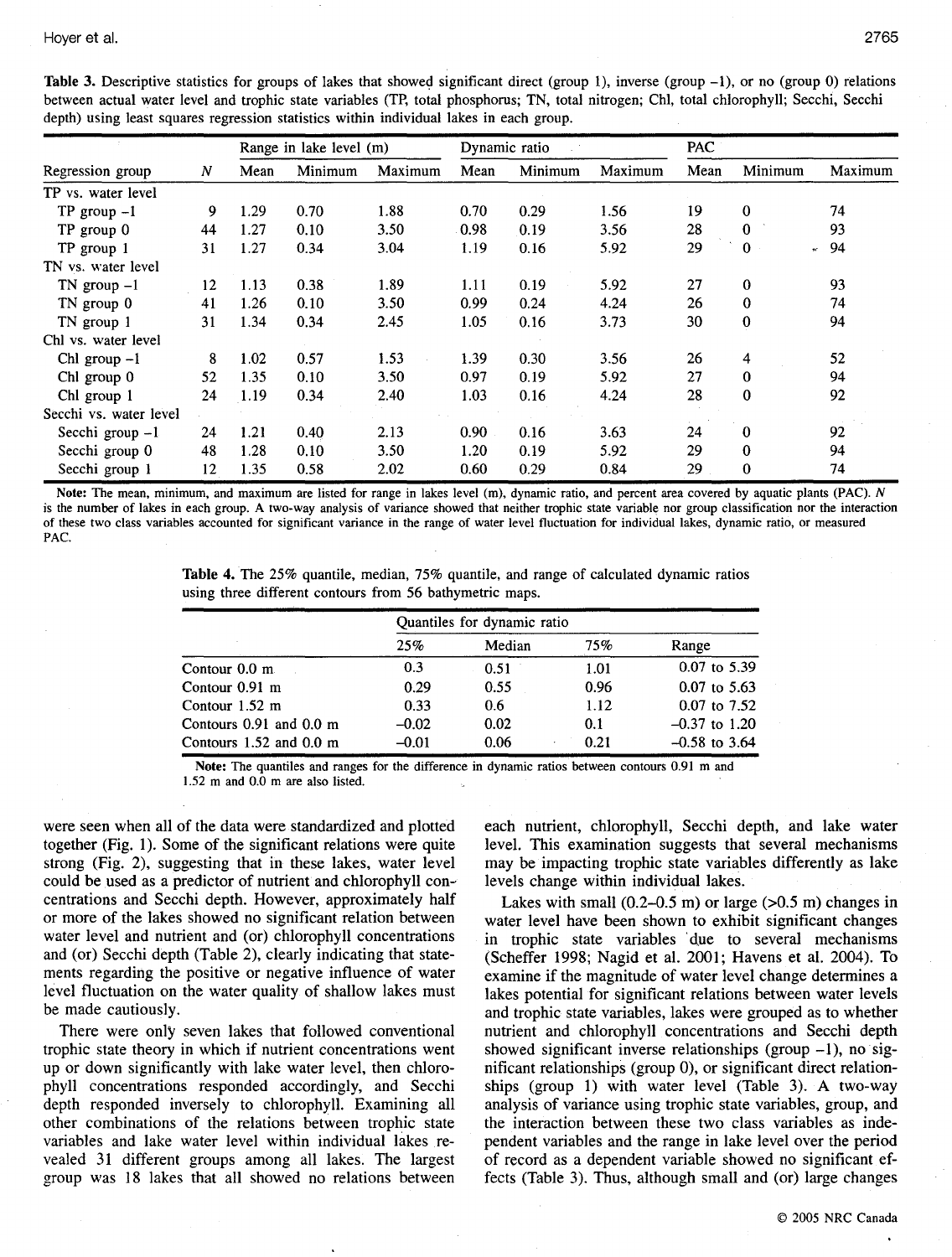Fig. 3. Dynamic ratio calculated for lower lake water levels at individual depth contours from bathymetric maps of (a) Lake Tsala Apopka, Citrus County, Florida, and (b) Lake Como, Putnam County, Florida, versus the contour depths.



in water level can impact trophic state variables in lakes (Scheffer 1998; Nagid et al. 2001), predicting how trophic state variables change based on the magnitude that lake levels fluctuate among a large population of shallow Florida lakes can not be demonstrated.

Using a sample of Florida lakes, Bachmann et al. (2000) showed that for lakes with a dynamic ratio  $> 0.8$ , the entire lake bed was subjected to wave disturbance at least some of the time. Similar ratios have been used as screening tools to determine which lakes might be susceptible to sediment disturbance by wind-driven waves (Hakanson 1982; Osgood 1988). To examine if dynamic ratio is a factor determining a lake's potential for significant relations between water level and trophic state variables, we used the lake groupings (Table 2) where nutrient and chlorophyll concentrations and Secchi depth showed significant inverse relationships (group -1), no significant relationships (group 0), or significant direct relationships (group 1) with water level. A two-way analysis of variance using trophic state variables, group, and the interaction between these two class variables as independent variables and dynamic ratio as the dependent variable showed no significant effects (Table 3). These data suggest that the dynamic ratio is not an overriding mechanism determining relations between nutrients, chlorophyll, and Secchi depth and water level fluctuations. However, the above analysis assumes that the dynamic ratio does not change with water level fluctuation.

Bathymetric maps were available for a subset of 56 of the 84 lakes used in this study. To test whether the dynamic ratio changes as water level decreases, the maps were used to calculate the dynamic ratio at the 0.0, 0.91 (3 ft), and 1.52 m (5 ft) contours. These contours were selected because they cover approximately 80% of the actual measured ranges in lake level fluctuations. The median dynamic ratio of the 56 lakes showed an increasing trend from 0.51 in the 0.0 m contour to 0.60 in the 1.52 m contour (Table 4). Examining the difference between the 0.0 m contour and both other contours, however, showed that the dynamic ratio would both increase and decrease in individual Florida lakes as water level decreased. For example, Lake Lochloosa shows a dramatic increase in the dynamic ratio as water level decreases, whereas Lake Como shows a decrease in' the dynamic ratio as water level decreases (Fig. 3). For approximately 25% of the lakes, the dynamic ratio decreased from 0.0 m to either 0.91 m or 1.52 m contours. We were not able to examine potential changes in the dynamic ratio that might occur with increasing water level because contours were not available above the 0.0 m contour on the day of mapping (Florida's lakes are known for significant increases in water level during floods because of the state's low relief). However, data for this population of lakes clearly indicate that water level fluctuations can increase or decrease the potential for lakes to experience sediment resuspension, depending on the lake's individual morphology. Again, this probably helps explain why no relations were seen when all of the data were standardized and plotted (Fig. 1).

Historically, many studies have shown inverse relations between abundance of submersed aquatic vegetation and trophic state variables (Goulder 1969; Canfield et al. 1984; Jeppesen et al. 1990). To examine if aquatic plant abundance as estimated with PAC is a major factor determining a lake's potential for significant relations between water level and trophic state variables, we used lake groupings where nutrient and chlorophyll concentrations and Secchi depth showed significant relationships (group 1 or group  $-1$ ) or no significant relationships (group 0) with water level (Table 2). A two-way analysis of variance using trophic state variables, group, and the interaction between these two class variables as independent variables and PAC as a dependent variable showed no significant effects (Table 3). These data for our study lakes, therefore, indicate that the PAC is not the overriding mechanism determining relationships between nutrient and chlorophyll concentrations and Secchi depth and water level fluctuations. The above analysis, however, once again assumes that PAC does not change with water level fluctuation.

To ascertain if the potential PAC value changes as water level decreases, each lake's average Secchi depth was used with an equation from Canfield et al. ( 1985) to predict the maximum depth of colonization for submersed aquatic plants. We then used this maximum depth of colonization with the bathymetric maps to calculate potential PAC values at the 0.0, 0.91, and 1.52 m contours  $(-80\% \text{ of the actual})$ measured ranges in lakes level). The potential PAC of the 56 Florida -lakes showed an increase from a median of 49% in the 0.0 m contour to 56% in the 0.91 m contour and 64% in the 1.52 m contour (Table 5). Examining the range of differ-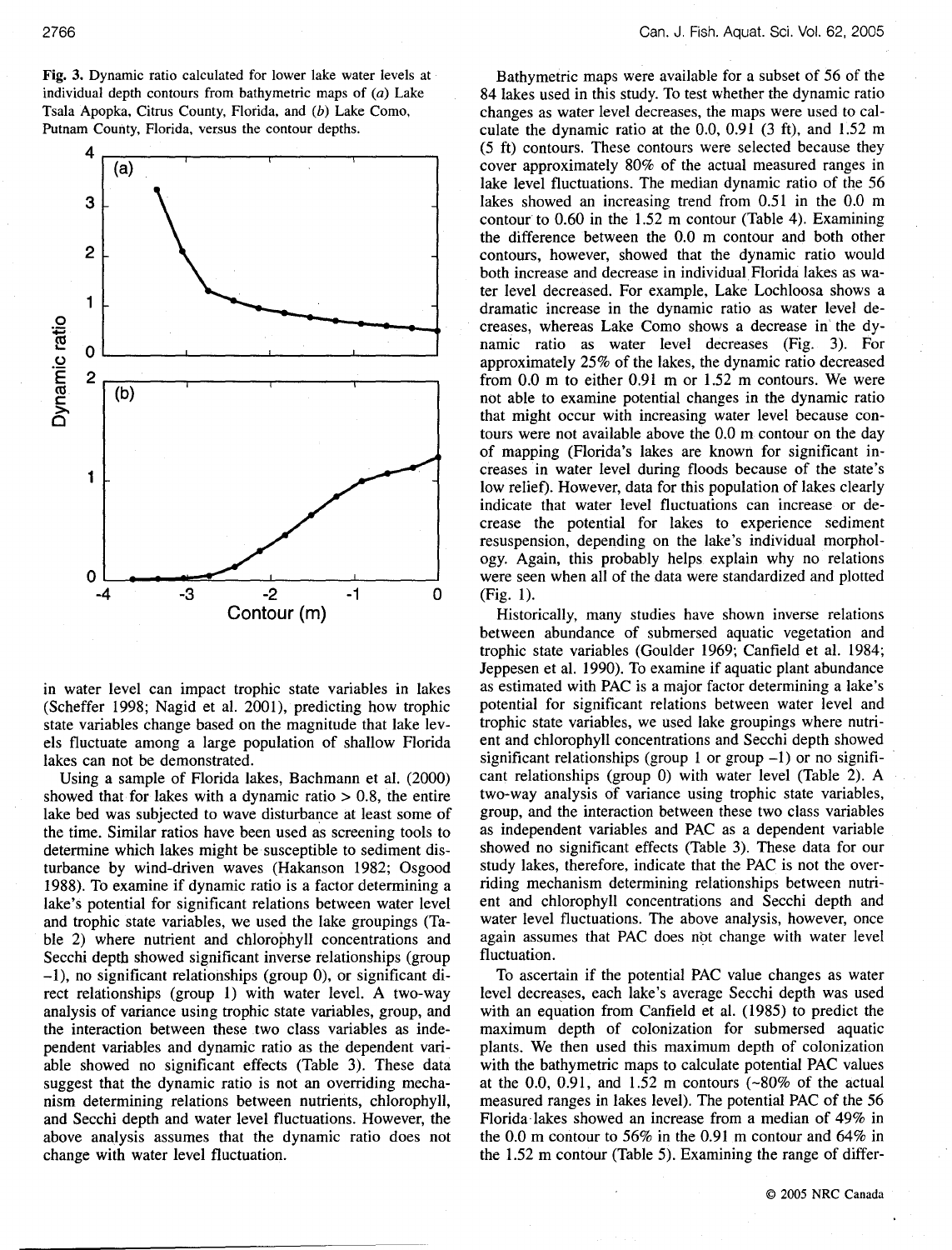|                                         | <b>Ouantiles for PAC</b> |        |     |             |  |
|-----------------------------------------|--------------------------|--------|-----|-------------|--|
|                                         | 25%                      | Median | 75% | Range       |  |
| Measured PAC                            | 9                        | 17     | 32  | 2 to 93     |  |
| Potential PAC contour 0.0 m             | 33.                      | 49     | 66  | 8 to 100    |  |
| Potential PAC contour 0.91 m            | 33                       | 56     | 84  | 26 to 100   |  |
| Potential PAC contour 1.52 m            | 40                       | 64     | 93  | 18 to 100   |  |
| Potential PAC contours 0.91 m and 0.0 m |                          |        | 11  | $-12$ to 43 |  |
| Potential PAC contours 1.52 m and 0.0 m |                          | 10     | 22  | $-14$ to 74 |  |

Table 5. The 25% quantile, median, 75% quantile, and range of measured percent area covered with aquatic plants (PAC) and potential PAC using three different contours from 56 bathymetric maps.

Note: The potential PAC was estimated by calculating maximum depth of plant colonization (Canfield et al. 1984) using average Secchi depth values for each lake and overlaying it on the bathymetric maps. The quantiles and ranges for the difference in potential PAC between contours 0.91 m and 1.52 m and potential PAC at 0.0 m are also listed.

Fig. 4. Potential percentage area covered with aquatic plants (potential PAC) calculated at individual contours from bathymetric maps of (a) Lake Charlotte, Highlands County, Florida, and (b) Lake Harris, Lake County, Florida, versus the individual contour. The potential PAC was estimated by calculating maximum depth of plant colonization (Canfield et al. 1985) using average Secchi depth values for each lake and overlaying it on the bathymetric maps.



ences between the potential PAC at the 0.0 m contour and both other contours, however, showed that potential PAC could both increase and decrease in individual lakes as water level decreases. For example, Lake Charlotte shows a decrease in potential PAC as water becomes deeper, but Lake Harris shows an increase (Fig. 4). Therefore, potential PAC in individual lakes can increase or decrease as lake levels

change, depending on lake morphology. It is also important to point out that the median for the actual measured PAC is much less than the median potential PAC for contours 0.0, 0.91, and 1.52 m (Table 5), suggesting that factors other than light can impact a entire lake's PAC, as other authors have suggested (Spence 1982; Duarte and Kalff 1986; Bachmann et al. 2002). Thus, water level fluctuations can either increase or decrease plant abundance, and the ultimate effect on lake trophic state variables can be uncertain despite the well-documented inverse relationship between phytoplankton and aquatic macrophytes.

In conclusion, limnologists have long sought general patterns in lake functioning to aid lake management (Dillon and Rigler 1974; Jones and Bachmann 1976; Peters 1991). Water level fluctuations are often assumed to be a general lake functioning pattern that has an overriding effect on the ecology and management of shallow lakes (Coops et al. 2003). We, however, could find no overall relation between trophic state variables and lake level fluctuation among a population of 84 Florida lakes. Based on our available data, individual lakes can show direct, inverse, and (or) no significant relation between lake trophic state variables and water level · fluctuations, regardless of the magnitude of water level fluctuation.

Individual lake studies have shown that sediment resuspension and aquatic macrophyte abundance can impact (both independently and in combination) lake trophic state parameters as lake water levels change. However, in Florida lakes, sediment resuspension (estimated with the dynamic ratio) and potential PAC (assuming light is the limiting factor for plant abundance) can increase or decrease as water level increases or decreases, depending on lake morphology. Many other mechanisms related to water level fluctuations also have the potential to override the importance of sediment resuspension and (or) aquatic plant abundance. Thus, although many scientists continue to emphasize the importance of water level fluctuations, we strongly feel the prediction of the effects of water level fluctuations on lake trophic state parameters will remain difficult without examining several mechanisms within an individual system.

There have been and probably will continue to be debates regarding the best approach towards understanding the limnological functioning of lakes (Lehman 1986; Peters 1986). Some of the philosophical arguments are related to defining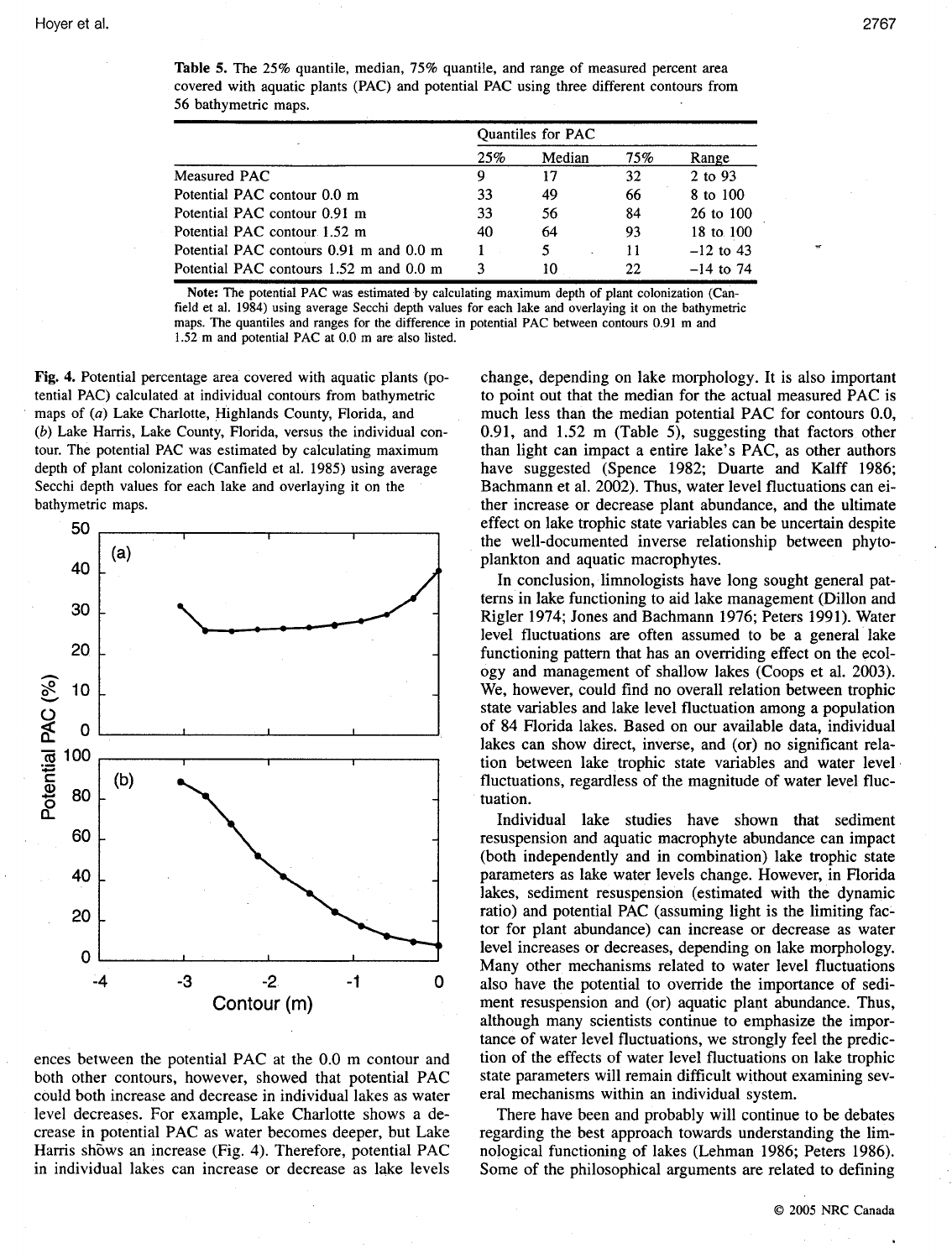the parameters of interest (e.g., trophic state variables) and understanding the uncertainties associated with predictions (Canfield and Bachmann 1981; Canfield 1983). Other arguments are directly related to how the arguments are constructed. For example, what is a shallow lake (Padisak and Reynolds 2003)? Padisak and Reynolds (2003), in their overview of the role of depth in ecosystem functioning of inland waters, observed there are absolute and relative measures, as well as pragmatic concerns. Lake managers have to be concerned about pragmatic issues, and it is clear based on our study that managers should no longer categorically state that water level fluctuation would improve water quality as measured by trophic state parameters. Although there are general patterns of limnological functioning for the population of Florida lakes (Brown et al. 2000), water level fluctuation is not a predictor of trophic state variables, and individual lake properties must be considered before predictions are made.

### **Acknowledgments**

Financial support for this project was provided by the Florida LAKEWATCH program University of Florida / Institute of Food and Agricultural Services. We thank the many volunteers who donated their time and efforts to collecting the many samples used in this study. This paper is Journal Series No. R-10941 of the Florida Agricultural Experiment Station.

# **References**

- APHA. 1992. Standard methods for the examination of water and wastewater. 18th ed. American Public Health Association, Washington, D.C.
- Bachmann, R.W., and Canfield, D.E., Jr. 1996. Use of an alternative method for monitoring total nitrogen concentrations in Florida lakes. Hydrobiologia, 323: 1-8.
- Bachmann, R.W., Hoyer, M.V., and Canfield, D.E., Jr. 1999. The restoration of Lake Apopka in relation to alternative states. Hydrobiologia, 394: 219-232.
- Bachmann, R.W., Hoyer, M.V., and Canfield, D.E., Jr. 2000. The potential for wave disturbance in shallow Florida lakes. Lake Reservoir Manag. 16: 281-291.
- Bachmann, R.W., Horsburgh, C.A., Hoyer, M.V., Mataraza, L.K., and Canfield, D.E., Jr. 2002. Relations between trophic state indicators and plant biomass in Florida Lakes. Hydrobiologia, 470: 219-234.
- Blindlow, I. 1992. Long- and short-term dynamics of submerged macrophytes in two shallow eutrophic lakes. Freshw. Biol. 28: 15-27.
- Blindlow; I., Andersson, G., Hargeby, A., and Johansson, S.. 1993. Long-term patterns of alternate stable states in two shallow eutrophic lakes. Freshw. Biol. 30: 159-167.
- Blindlow, 1., Hargeby, A., and Andersson, G. 1997. Alternate stable states in shallow lakes: what causes a shift. *In* The role of macrophytes in structuring the biological community and biogeochemical dynamics in lakes. *Edited by* E. Jeppesen, Ma. Søndergaard, Mo. Søndergaard, and K. Christoffersen. Springer-Verlag, New York. pp. 353-360.
- Brown, C.D., Hoyer, M.V., Bachmann, R.W., and Canfield, D.E., Jr. 2000. Nutrient--chlorophyll relationships: an evaluation. of empirical nutrient--chlorophyll models using Florida and northern temperate lake data. Can. J. Fish. Aquat. Sci. 57: 1574-1583.
- Canfield, D.E., Jr. 1983. Prediction of chlorophyll *a* concentrations in Florida lakes: the importance of phosphorus and nitrogen. Water Resour. Bull. 19: 255-262.
- Canfield, D.E., Jr., and Bachmann, R.W. 1981. Prediction of total phosphorus concentrations, chlorophyll *a,* and Secchi depths in natural and artificial lakes. Can. J. Fish. Aquat. Sci. 38: 414-423.
- Canfield, D.E., Jr., Shireman, J.V., Colle, D.E., Haller, W.T., Watkins, C.E., II, and Maceina, M.J. 1984. Prediction of chlorophyll a concentrations in lakes: the importance of aquatic macrophytes. Can. J. Fish. Aquat. Sci. 41: 497-501.
- Canfield, D.E., Jr., Langeland, K.A., Linda, S.B., and Haller, W.T. 1985. Relations between water transparency and maximum depth of macrophyte colonization in lakes. J. Aquat. Plant Manag. 23: 25-28.
- Canfield, D.E., Jr., Brown, C.D., Bachmann, R.W., and Hoyer, M.V. 2002. Volunteer lake monitoring: testing the reliability of data collected by the Florida LAKEWATCH program. Lake Reservoir Manag. 18: 1-9.
- Coops, H., Beklioglu, M., and Crisman, T.L. 2003. The role of water-level fluctuations in shallow lake ecosystems - workshop conclusions. Hydrobiologia, 506-509: 23-27.
- Crumpton, W.G., Isenhart, T.M., and Mitchell, P.D. 1992. Nitrate and organic N analysis with second-derivative spectroscopy. Limnol. Oceanogr. 37: 907-913.
- Dillon, P.J. 1975. The phosphorus budget of Cameron Lake, Ontario: the importance of flushing rate to the degree of eutrophy of lakes. Limnol. Oceanogr. 20: 28-39.
- Dillon, P.J., and Rigler, F.H. 1974. The phosphorus--chlorophyll *a*  relationship in lakes. Limnol. Oceanogr. 19: 767-773.
- Duarte, C.M., and Kalff, J. 1986. Littoral slope as a predictor of the maximum biomass of submerged macrophyte communities. Limnol. Oceanogr. 31: 1072-1080.
- Faafeng, B.A., and Mjelde, M. 1997. Clear and turbid water in shallow Norwegian lakes related to submerged vegetation. *In* The role of macrophytes in structuring the biological community and biogeochemical dynamics in lakes. *Edited by* E. Jeppesen, Ma. Søndergaard, Mo. Søndergaard, and K. Christoffersen. Springer-Verlag, New York. pp. 361-368.
- Florida LAKEWATCH. 2003. Florida LAKEWATCH annual data summaries 2002. Department of Fisheries and Aquatic Sciences, University of Florida / Institute of Food and Agricultural Sciences, Gainesville, Fla.
- Forsberg, C., and Ryding, S.O. 1980. Eutrophication parameters and trophic state indices in 30 Swedish waste-receiving lakes. Hydrobiologia, 88: 189-207.
- Garcia de Emiliani, M.O. 1997. Effects of water level fluctuation on phytoplankton in a river-floodplain lake system (Parana River, Argentina). Hydrobiologia, 357: 1-15.
- Gasith, A., and Hoyer, M.V. 1997. The structuring role of macrophytes in lakes: changing influences along lake size and depth gradients. *In* The role of macrophytes in structuring the biological community and biogeochemical dynamics in lakes. *Edited by E. Jeppesen, Ma. Søndergaard, Mo. Søndergaard, and* K. Christoffersen. Springer-Verlag, New York. pp. 381-392.
- Goulder, R. 1969. Interactions between the rates of production of a freshwater macrophyte and phytoplankton in a pond. Oikos, 20: 300-309.
- Hakanson, L. 1982. Lake bottom dynamics and morphometry: the dynamic ratio. Water Resour. Res. 18: 1444-1450.
- Havens, K.E., Hunter, H.J., Lowe, E.F., and Coveney, M.F. 1999. Contrasting relationships between nutrients, chlorophyll *a* and Secchi transparency in two shallow subtropical lakes: Lakes Okeechobee and Apopka (Florida, USA). Lake Reservoir Manag. 15: 298-309.